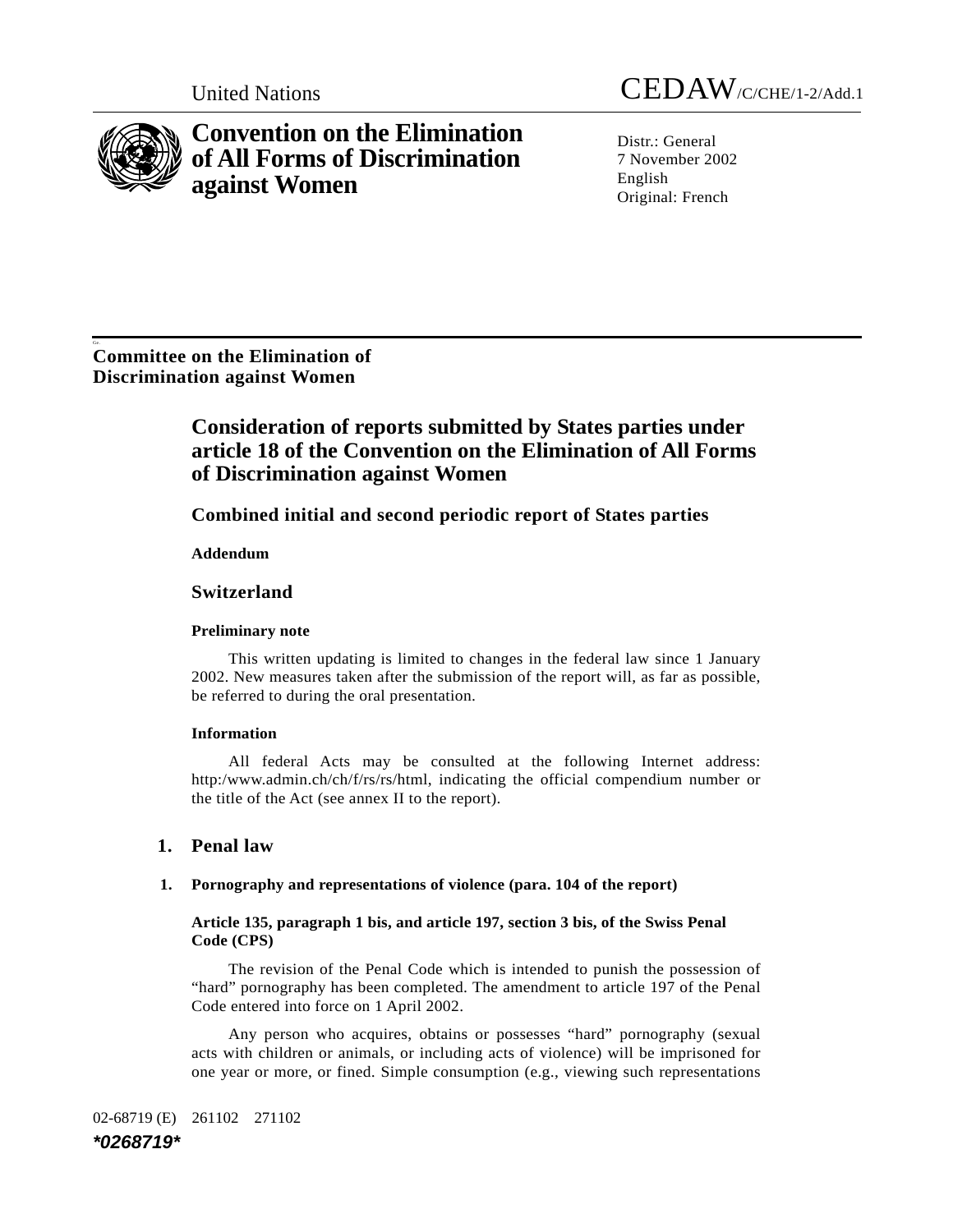on the Internet without downloading them onto a database) will, however, continue to be unpunishable.

Hitherto, manufacturing, importing, stocking, circulating, promoting, exhibiting, offering or displaying, "hard" pornography, or making it accessible or available, was prohibited by the Penal Code. On the other hand, the acquisition or possession of that type of pornographic representation for personal use did not fall outside the law. Since increased consumption of "hard" pornography goes hand in hand with increased demand for such products, mere possession of them will henceforth be punishable. The purpose is to restrict the manufacture of those products and make consumers share the responsibility. Also punishable under the new provisions is the possession of representations of non-sexual violence, which also constitute a serious affront to human dignity.

#### **2. Statute of limitations for penal action in respect of sexual offences (report, para. 103, sixth line ff.)**

The Federal Council recently set 1 October 2002 as the date of entry into force of the new penal provisions governing the statute of limitations.

As matters now stand, the limitation periods may, in some cases, be suspended or interrupted, often making for enormous complications in their computation, a case in point being appeal. With a view to remedying the situation while guaranteeing the certainty of the law, the new rules abolish the suspension and interruption system and replaces it with an extension of the limitation period. The preclusive time limit for penal action is now 30 years in the case of offences punishable by life imprisonment, 15 years for offences punishable by more than three years' imprisonment or by rigorous imprisonment, and seven years for other penalties.

The special regime established for minors under 16 years of age takes account of the fact that many young victims often bury in their subconscious the suffering experienced as a result of sexual acts forced upon them, or keep silent for many years because of threats by the perpetrator. In such cases, it is only years after the offences were committed that the victims are in a position to lodge a complaint. Hence, the special regime grants them an appropriate period in which to decide on the advisability of lodging a complaint. Consequently, the preclusive time limit for penal action in cases of sexual acts involving children, and the more serious offences against the life and physical integrity of minors will, in any case, now not expire until the victim reaches the age of 25. It should be pointed out that the statute of limitations will end if a court of final instance has rendered judgement prior to its expiration. The new special regime is applicable to all offences for which the preclusive time limit remains in force after 1 October 2002.

The new system covers serious offences against the sexual integrity of children i.e. sexual acts involving children (art. 187 CPS), sexual acts with dependent persons, in other words, minors aged 16-18 (art. 188 CPS), sexual constraint (art. 189 CPS), rape (art. 190 CPS), sexual acts committed with a person incapable of discernment or resistance (art. 191 CPS), incitement to prostitution (art. 195 CPS) and trafficking in human beings (art. 196 CPS). The new rules on the statute of limitations also apply to the most serious offences against the life and physical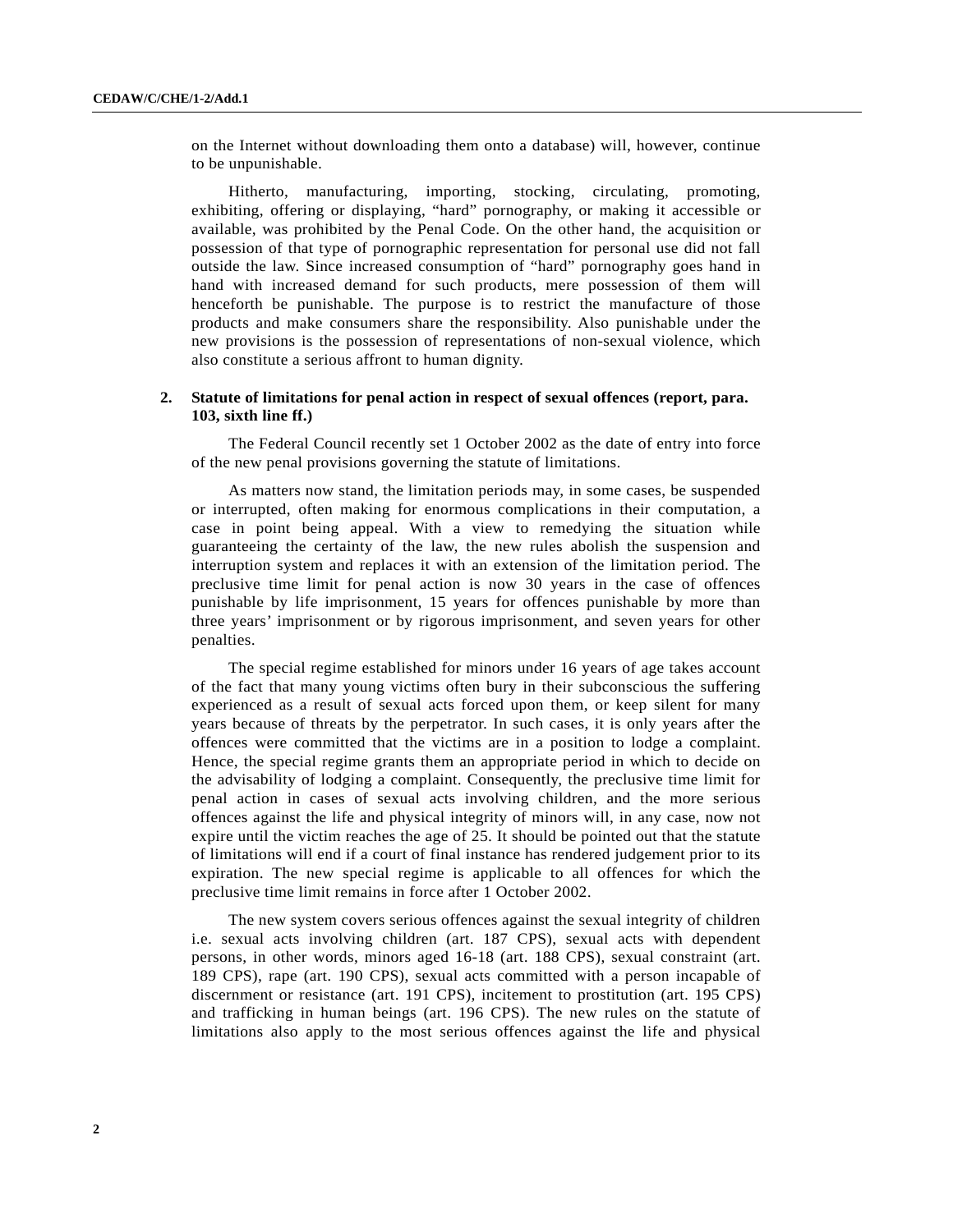integrity of children: murder (art. 111 CPS), murder as a crime of passion (art. 113 CPS), and grievous bodily harm (art. 122 CPS).[1](#page-2-0)

#### **3. Interruption of pregnancy (report, paras. 464-465)**

#### **Articles 118-121 of the Swiss Penal Code**

Following the acceptance in a popular vote of 2 June 2002 of the new penal provisions on the interruption of pregnancy, the Federal Council set 1 October 2002 for the entry into force of the "time limit solution".

Interruption of pregnancy will no longer be punishable if it is performed at the pregnant woman's written request within 12 weeks of her last period and if she claims to be in a situation of distress. The doctor must first conduct an in-depth interview with the pregnant woman, advise her and hand her a list of associations and organizations able to furnish moral or material assistance. She will also be informed of adoption possibilities. If the pregnant woman is under 16 years of age she is obliged to attend a specialized youth advice centre. For their part, the cantons must designate the surgeries and hospitals that meet the requirements for interrupting pregnancies in conformity with sound practice and for providing the pregnant woman with in-depth counselling.

### **2. Federal Assistance to Victims Act**

**\_\_\_\_\_\_\_\_\_\_\_\_\_\_\_\_\_\_** 

#### **Improved protection of child victims (report, para. 111)**

#### **Article 5, Article 10 (a)-10 (d), Article 18 LAVI (entry into force: 1 October 2002)**

In the case of an offence against sexual integrity, the authorities may not bring the child and the accused face to face. In the case of other offences, confrontation is prohibited when it could cause psychological trauma in the child. Confrontation can only be ordered when the right of the accused person to be heard cannot otherwise be guaranteed. To the extent possible, the child must be heard soon after the alleged events, and the interrogation must be limited to one or two sessions. The hearing must be conducted by specially trained persons in the presence of a specialist and is videotaped.

# **3. Financial encouragement for the opening of facilities for childcare outside the family (report, para. 441)**

**On 4 October 2002, the federal chambers adopted the Federal Act on financial assistance to facilities for childcare outside the family, which provides a financial incentive for the establishment of childcare facilities by the cantons, communes, businesses and parents.**

The Act is subject to an optional referendum (referendum deadline: 23 January 2003). Consequently, the date of its entry into force will be set by the Federal Council for 1 February 2003 at the earliest.

<span id="page-2-0"></span><sup>1</sup> Cf. also reports and legal texts: FF 2001 5480; 2002 1579; 2002 2512; 2002 2581; RO 2986.